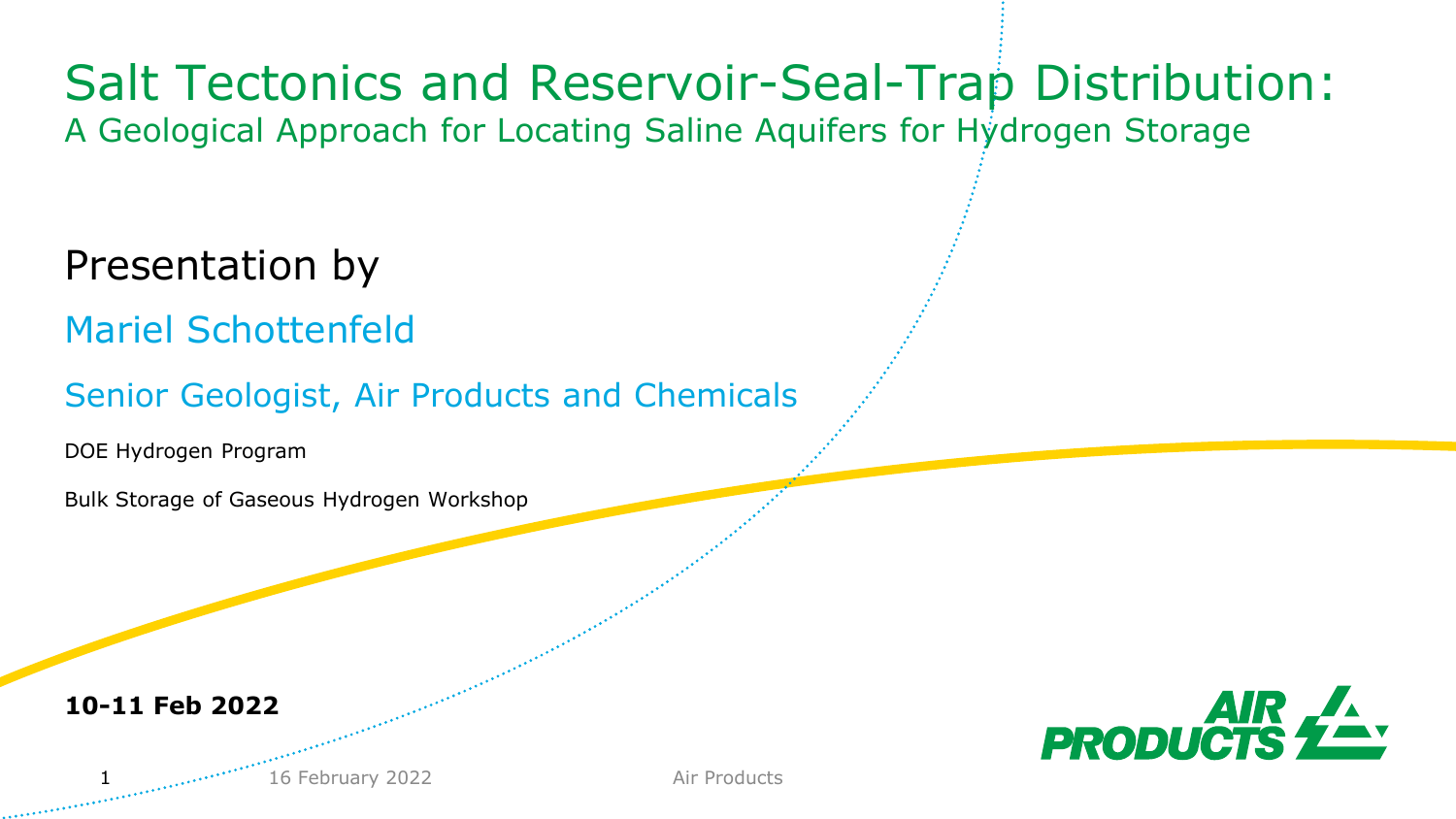# Agenda

- Introduction
- Salt Tectonics: What is it? Where is "it" found?
- Reservoirs, Seals, Traps
- Reservoir and Seal Formation
- Fault distribution around salt bodies
- Application of Salt Tectonics Principles for Saline Aquifer Exploration
- Questions

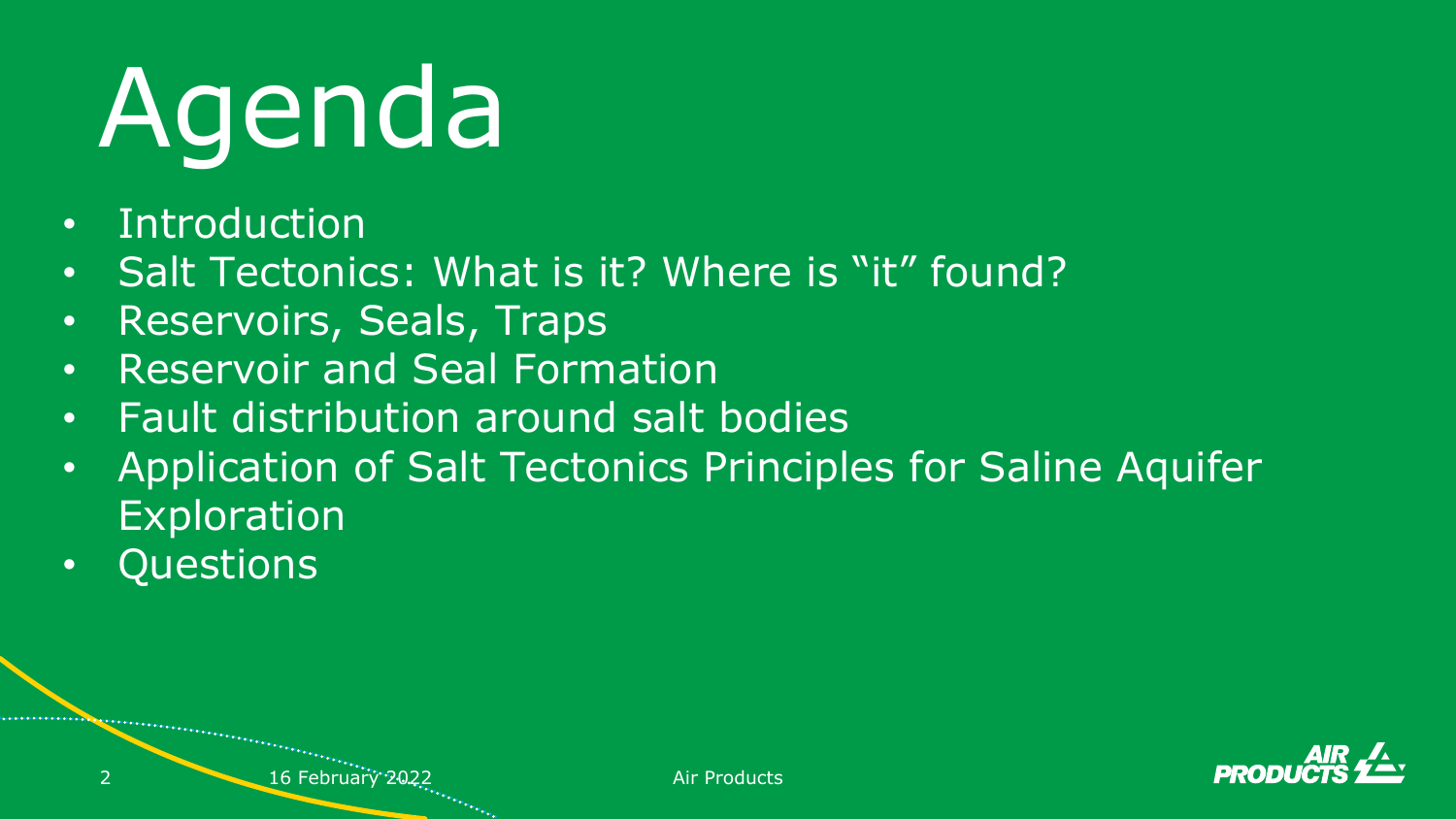### Salt Tectonics: What is it? Where is "it" found?

**Salt tectonics** is the geological study of how salt bodies evolve over time and space

- Salt bodies are affected by sediment distribution, and vice versa, while simultaneously creating faults in the surrounding stratigraphic system
- Salt basins are found worldwide they are the remains of oceans cut off from their source by plate tectonics over time
	- The global distribution of salt basins allows for **reliable saline aquifer system exploration worldwide**

Global Salt Basins



Hudec et al., Earth Science Reviews (2007)





Guglielmo et al., AAPG (1997)

Modified from Pichel et al., Journal of Structural Geology (2018)

pinpoint where suitable saline aquifers for gas storage may be found Understanding *how* these elements evolve together – salt, sediments, and faults – allows geologists to

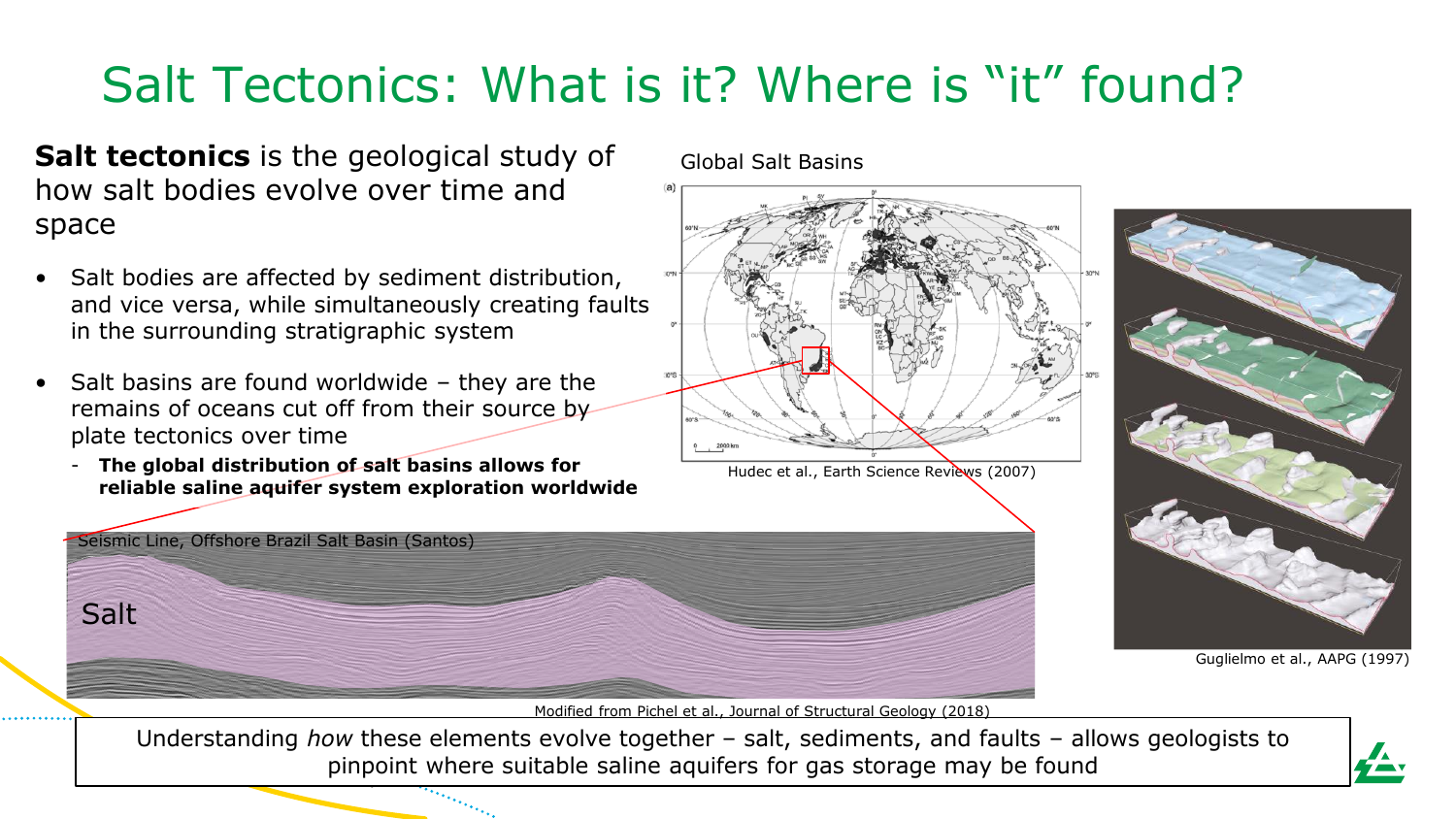# Reservoirs, Seals, Traps

We can use the same terminology from the oil and gas industry to apply to Saline Aquifer systems:

#### **Reservoir**:

A body of rock that is porous and permeable. Fluids, such as oil, gas, and water, flow through these bodies. Usually sandstones and carbonates*.*

#### **Seal:**

Impermeable layer of rock surrounding a reservoir. Generally shales, but salt and cemented carbonates also make excellent seals.

#### **Trap:**

3D geological configuration of reservoirs and seals that allows fluids to accumulate and concentrate in a single location. Can be formed with salt, faults, stratigraphy, or anticlines.

• The geologic "container"

Salt forms localized environments in which all three pieces can develop in one place, and often simultaneously, around the feature.

#### **Classic view of salt dome reservoirs**

Spindletop, 1937



- What are these layers?
- How do they get there?
- How do we find the "right" layers are for saline aquifers?



4 16 February 2022 **Air Products**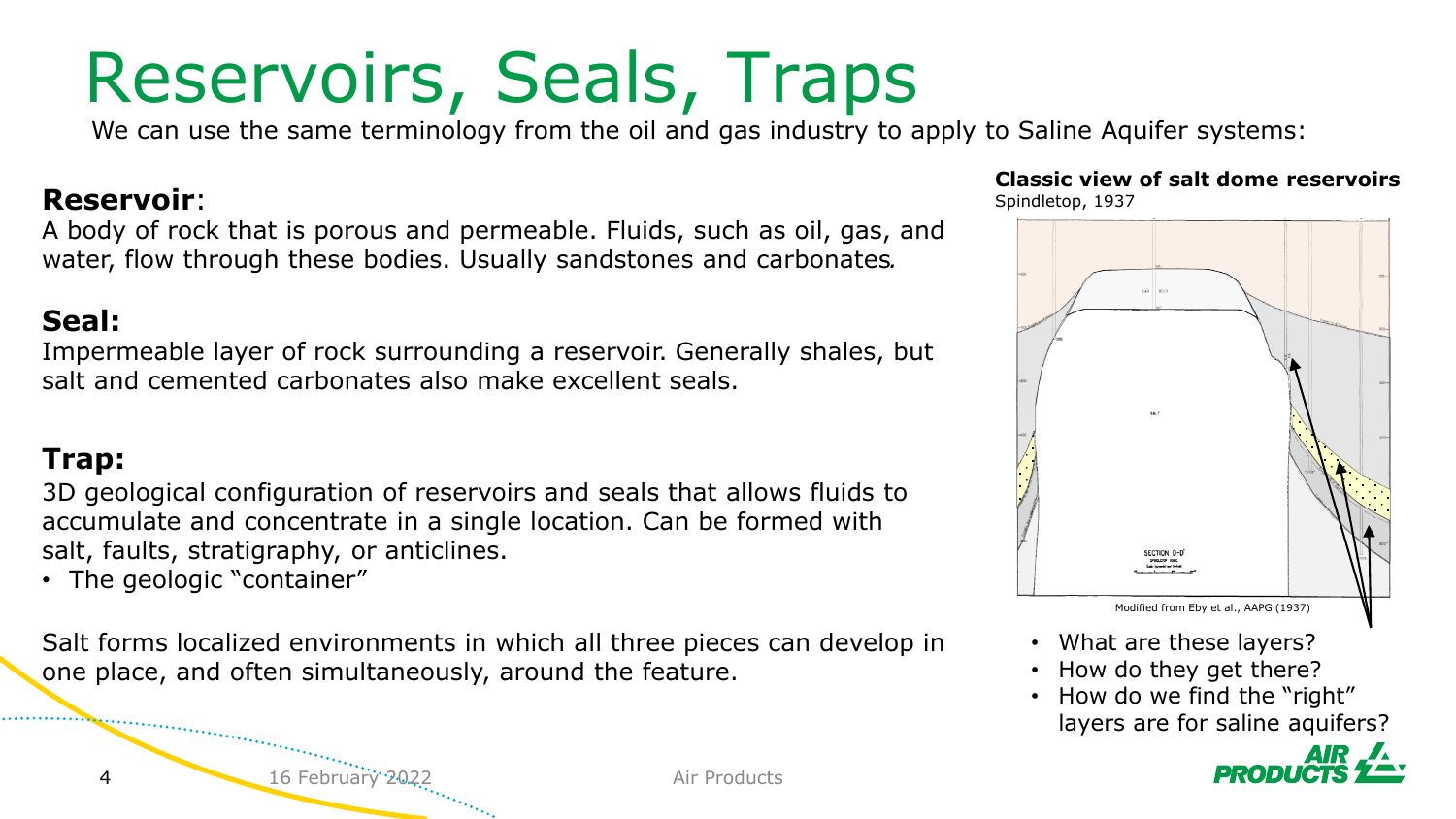### Reservoir and Seal Formation:

Sediment Distribution around Salt Bodies

- "**Halokinetic** sequences" 'halo' = salt, 'kinetic' = moving
	- Rock layers around salt features that are shaped by the movement of salt
- Salt is **mobile** and **buoyant**
	- As a **mobile** substance, salt gets 'pushed' away from bodies of sediments flowing towards it
	- However, as a **buoyant** substance, salt that gets pushed away tends to get pushed *up*, leaving it as a relative topographic high – and sediments will flow around the highs and into the new lows formed around the moving salt body
- Once a topographic system becomes established, sediments tend to aggregate and 'organize' in density-driven patterns
	- Denser particles, such as sands, will preferentially accumulate in topographic lows, while less dense particles (such as clays) can travel further from the sediment source (ex., rivers, turbidites) and can settle topographically higher in the system, around the sands
		- Sand systems become potential **reservoirs** (sandstones) of saline aquifers
		- Clay layers become potential **seals** (shales)

16 February 2022

Above images from Gee et al., Marine and Petroleum Geology (2006) Note: Channels are just one examples of many types of stratigraphic feature that occurs around salt. The purpose of highlighting these is to indicate some stratigraphic types that may be commonly found around salt domes at depths shallow enough to be suitable for hydrogen storage.



5 Air Products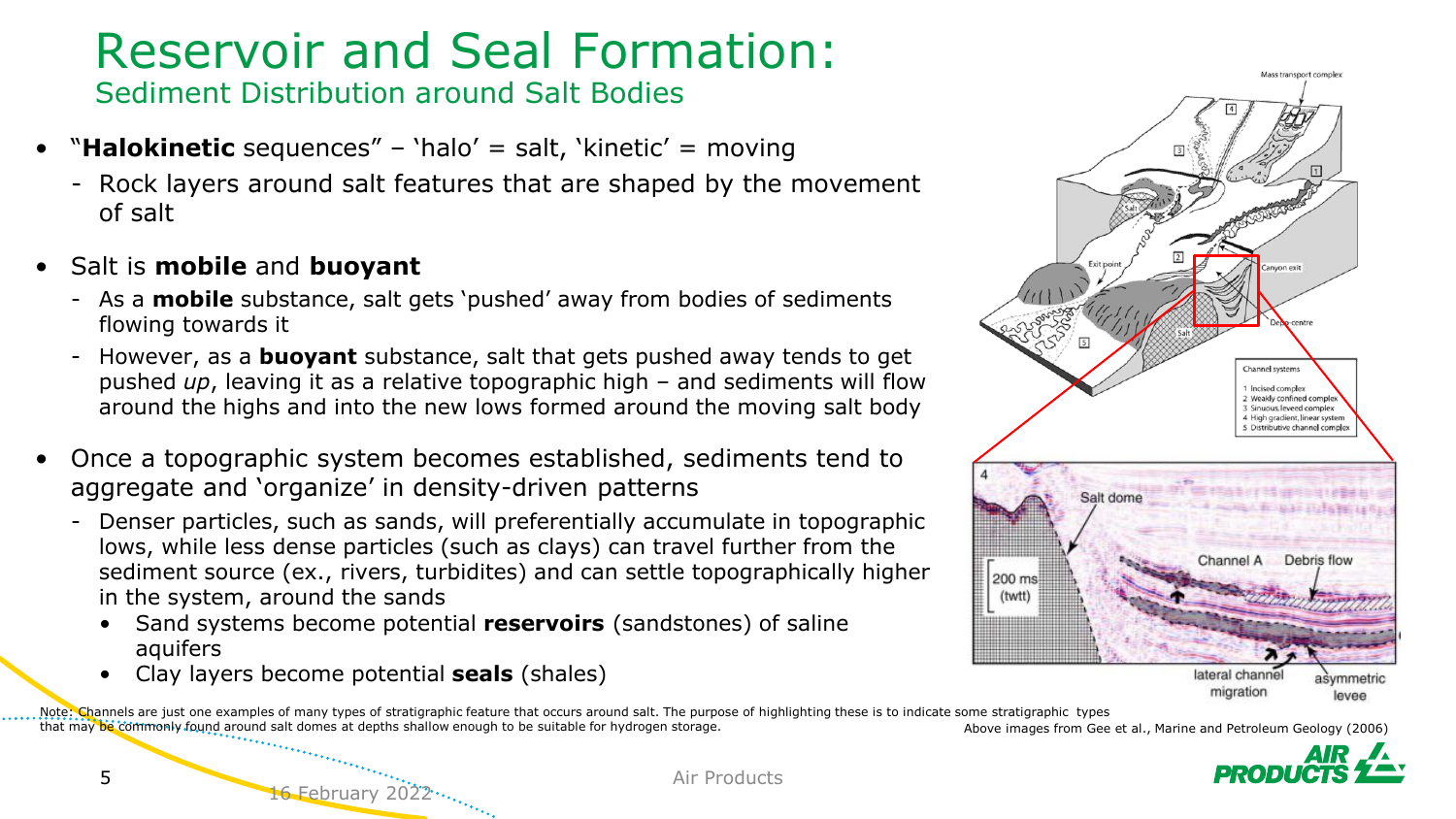# Fault distribution around salt bodies

As salt moves over time, so do the sediments that surround it. This movement creates structural changes by way of **faults** and shear zones – within, alongside, and adjacent to the salt features. Faults can create fluid escape pathways – or limit the size of the container (i.e., the **trap**).

**Normal (extensional) faults** can occur where gravity-dominant deformation affects salt bodies. As salt moves downhill, or is stretched apart by sediment loading, the rock layers around will be in tension, and form normal faults to compensate.

**Thrust (contractional) faults** can occur at advancing "toe" of a salt sheet, plowing rock layers ahead of it.



Modified from Hudec et al., Journal of Structural Geology (2009)

**Radial** faults occur as salt expands upwards, breaking the sediments around it



Davison et al., Marine and Petroleum Geology (2000)

Note: Above are just three examples of many types of faulting that occurs around salt. The purpose of highlighting these is to indicate faulting types that may be commonly found around salt domes at depths shallow enough to be suitable for hydrogen storage.

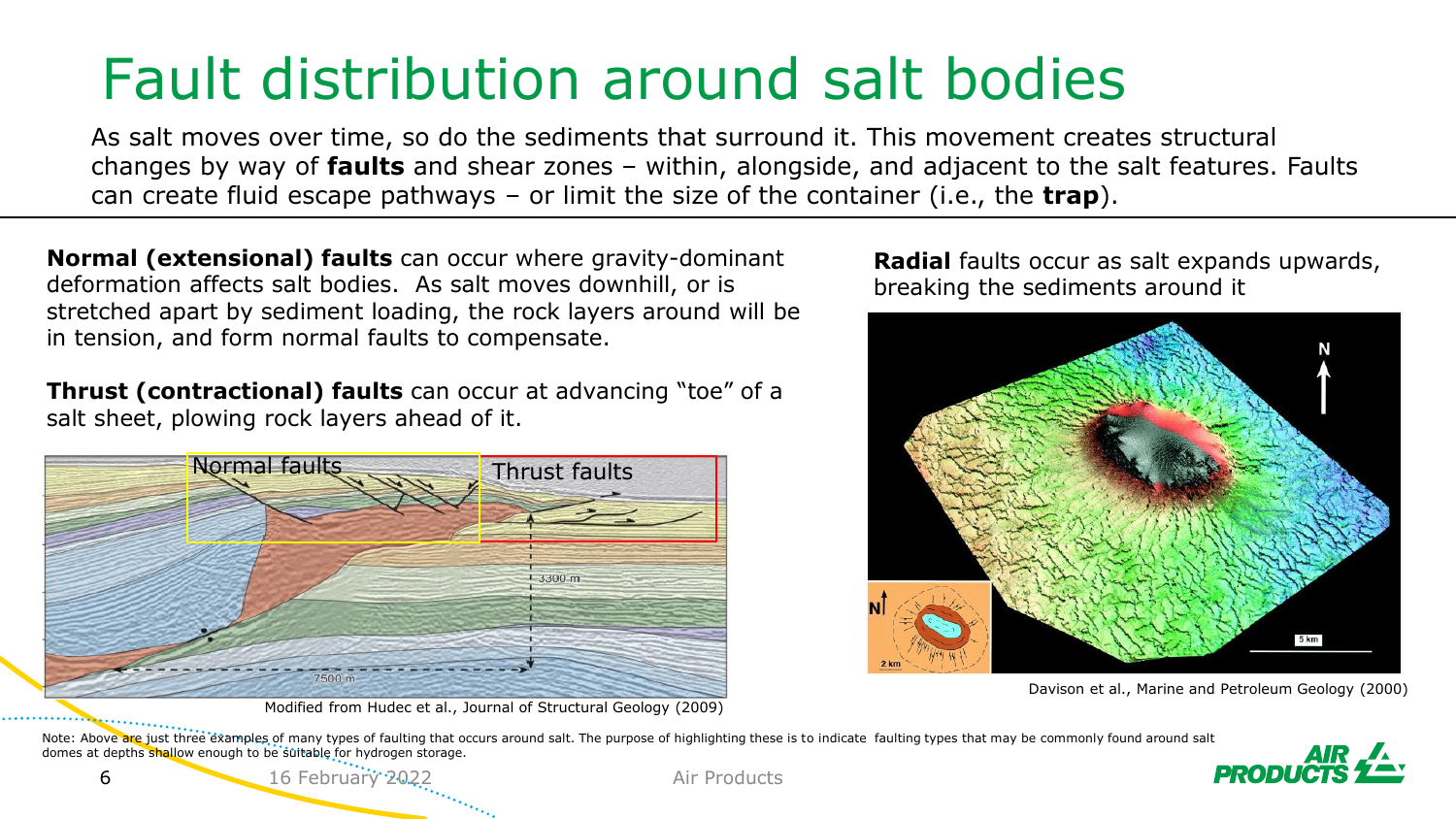# Fault distribution around salt – Gulf of Mexico



#### Google Maps Satellite Imagery



7 16 February 2022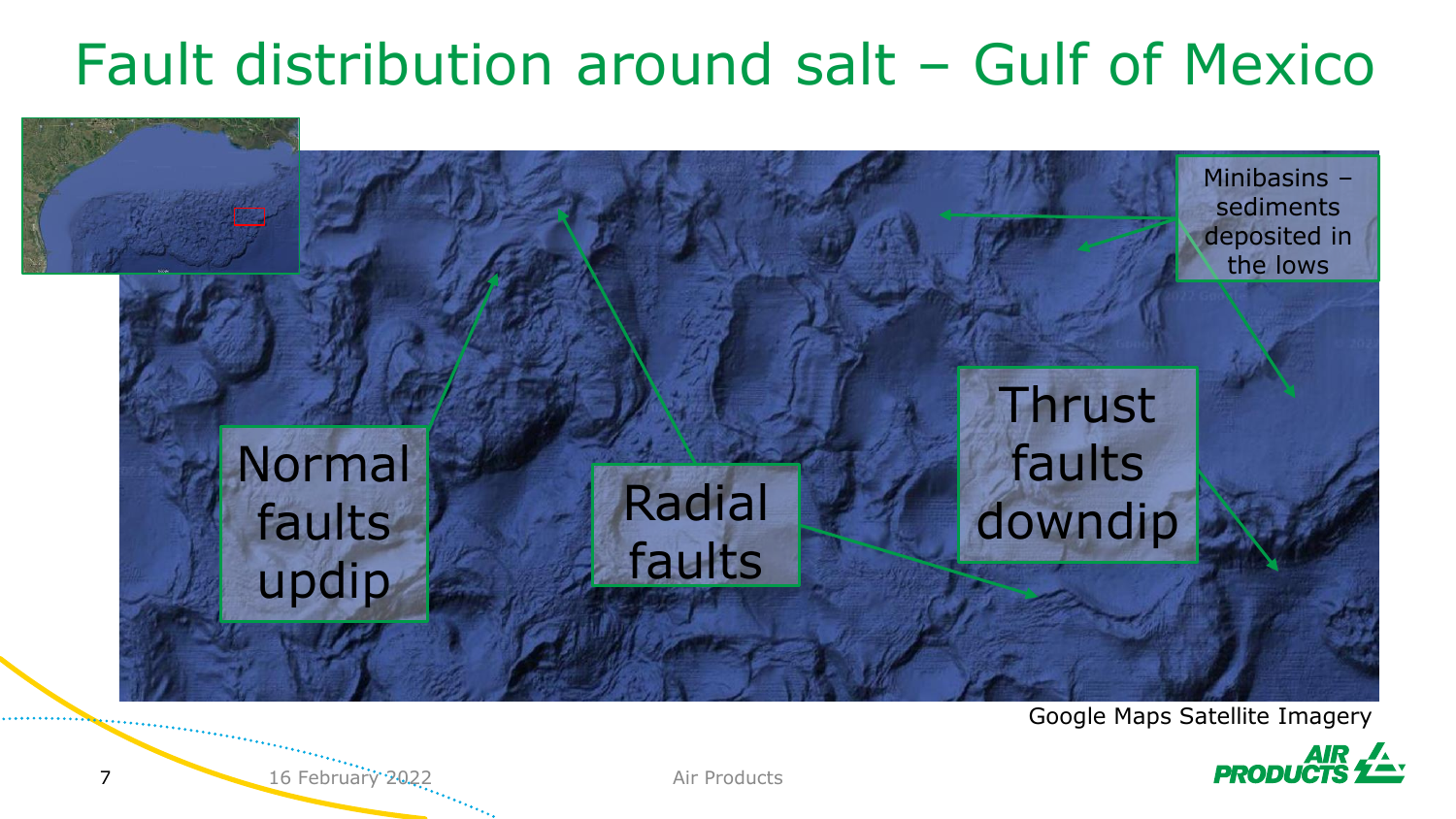#### Application of Salt Tectonics Principles for Saline Aquifer Exploration

*Geologists have been locating saline aquifers around salt for over a century…and have historically been considered failures (no hydrocarbons)*

Salt systems provide a global resource in which saline aquifers can be found – and the reservoirs, seals, and traps that will be necessary for hydrogen storage.

So how do we find them?

- 1) Well logs
	- The most basic, and common, log suites have always measured lithology (SP, GR, etc.) and fluid type (Res)

2) Seismic

• Seismic (2D, 3D, 4D) data is used to delineate basic shapes in the subsurface, including facies types (like channels, seen before) and faulting



Using new and historical data, as well as a geological understanding of where to find critical features, geologists can re-use the "failures" of the past for a new purpose – saline aquifer hydrogen storage

16 February 2022 Air Products

Halbouty et al., AAPG (1951)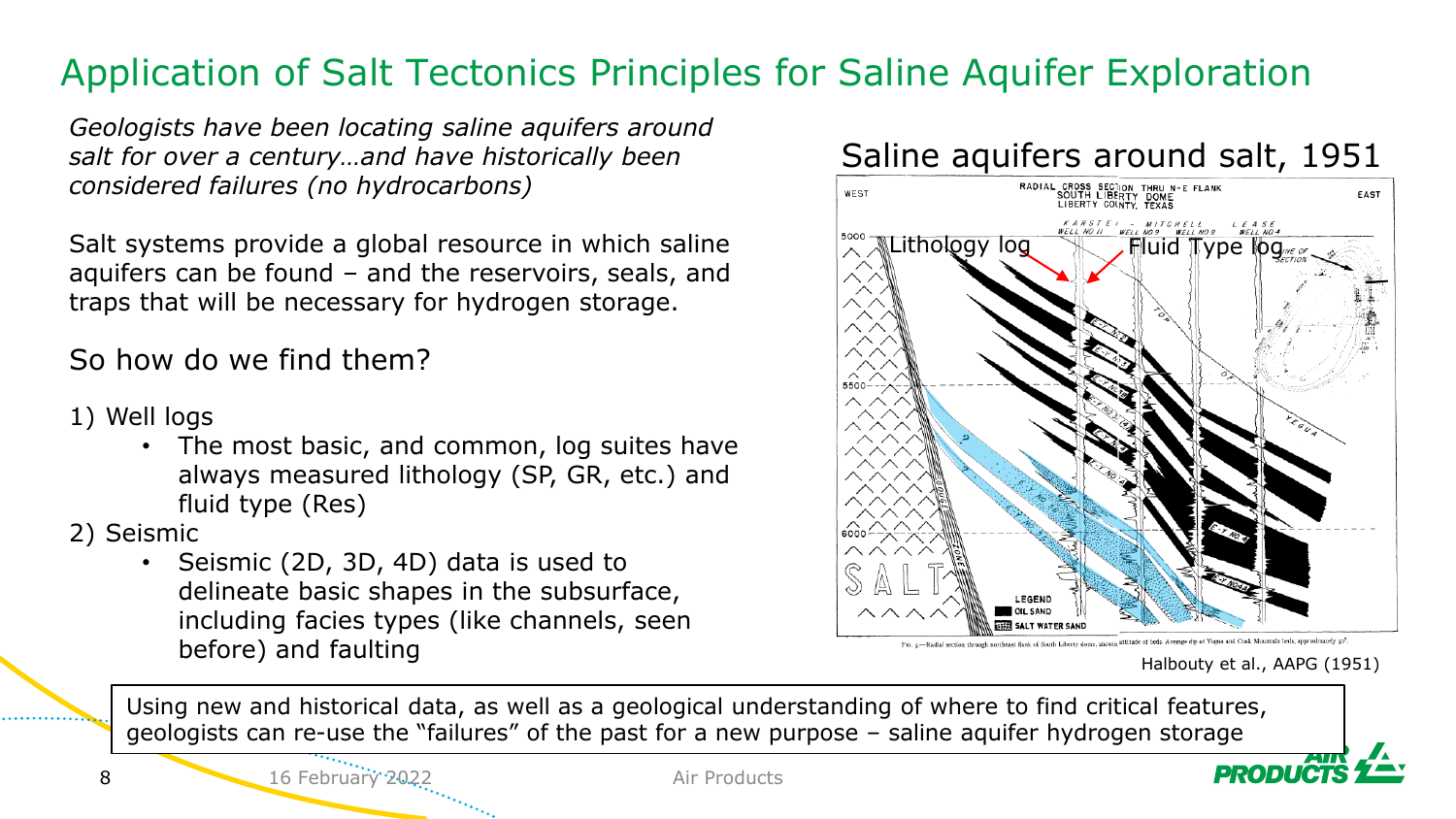